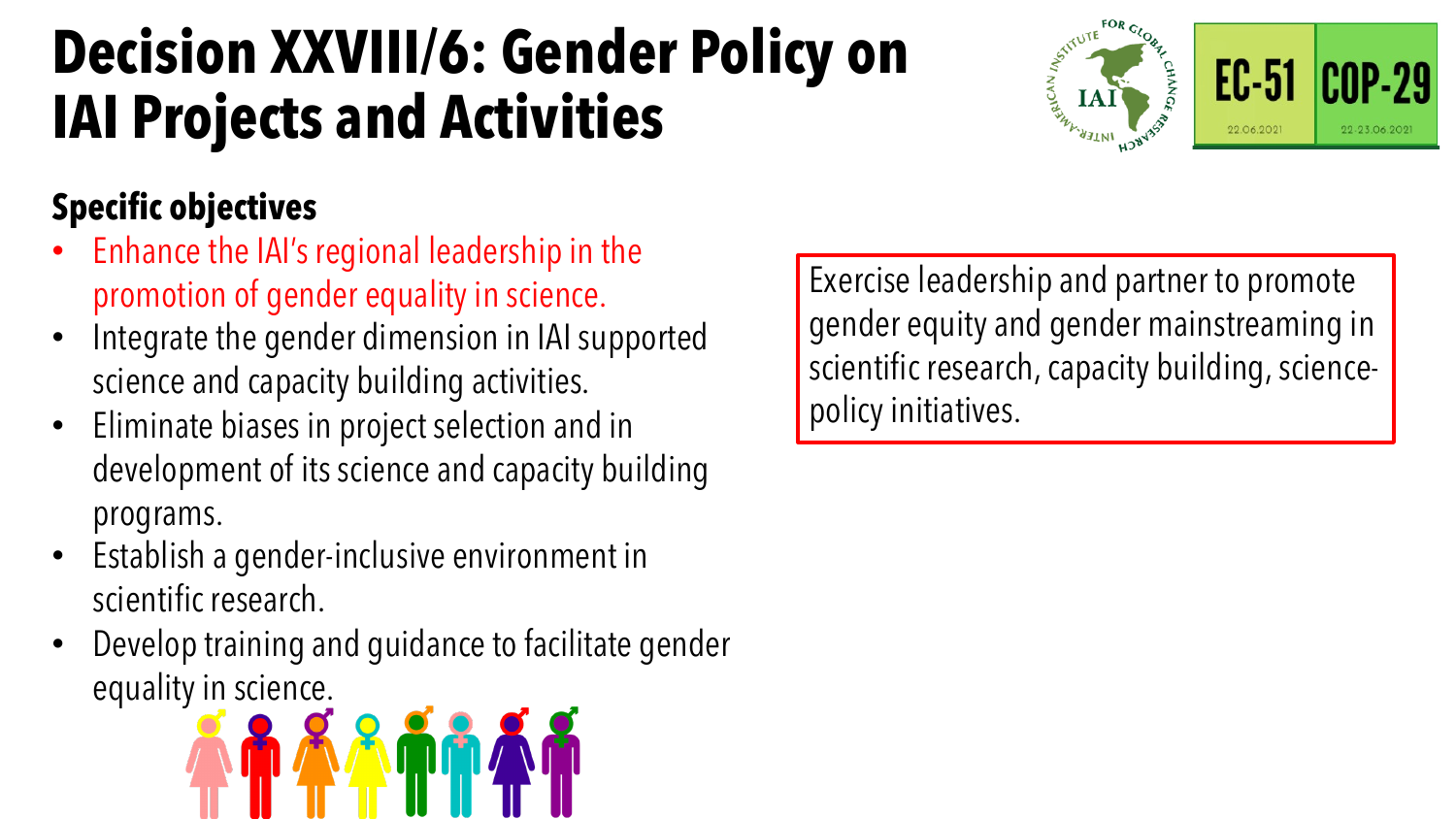



- Enhance the IAI's regional leadership in the promotion of gender equality in science.
- Integrate the gender dimension in IAI supported science and capacity building activities.
- Eliminate biases in project selection and in development of its science and capacity building programs.
- Establish a gender-inclusive environment in scientific research.
- Develop training and guidance to facilitate gender equality in science.



- IAI contracts and grant agreements will include a clause on the need to achieve gender equality in participants, and an analysis of gender dimensions.
- Training and fellowship programs will take into account the need for gender balance in the selection of fellows and mentors.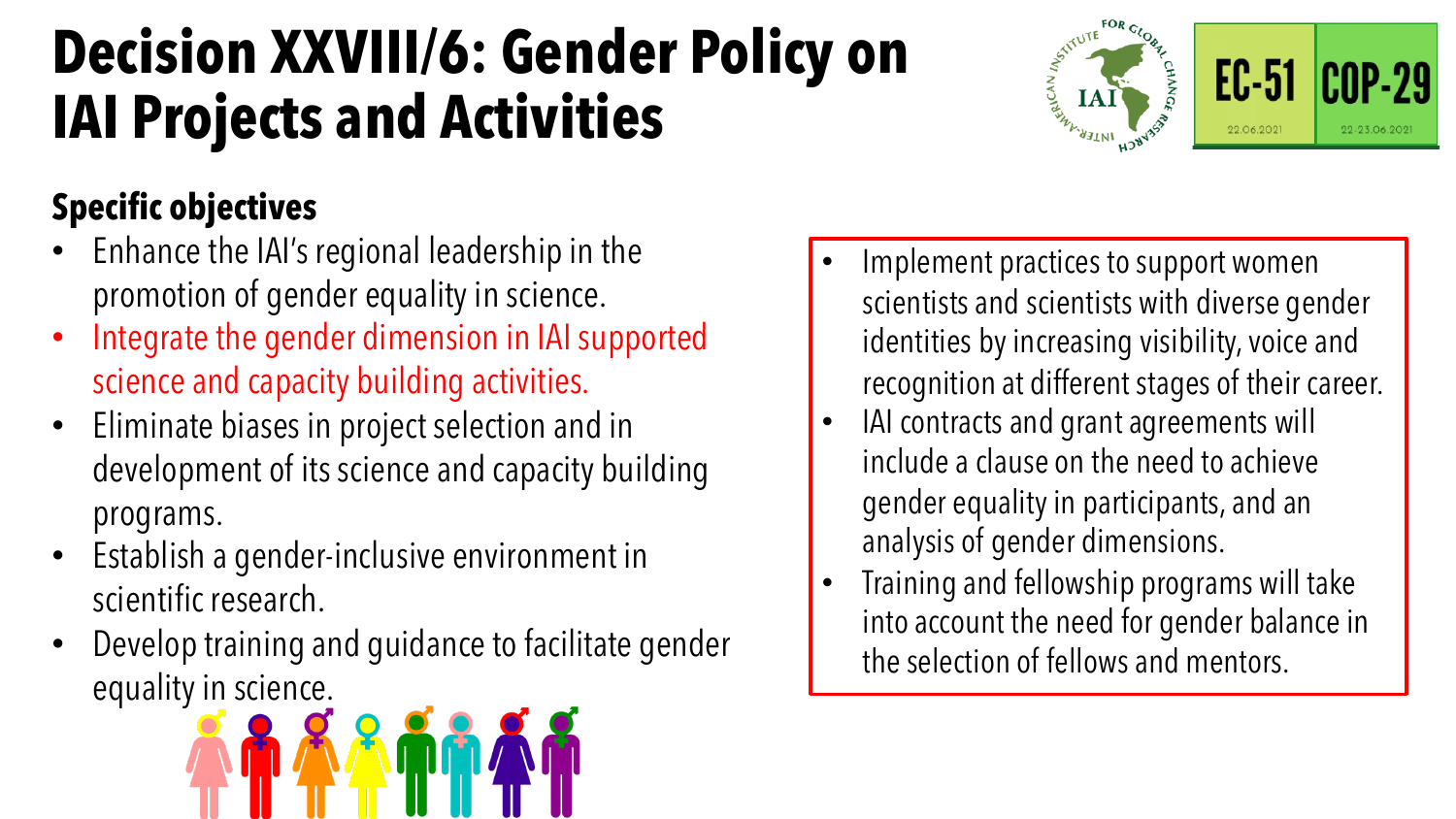



- Enhance the IAI's regional leadership in the promotion of gender equality in science.
- Integrate the gender dimension in IAI supported science and capacity building activities.
- Eliminate biases in project selection and in development of its science and capacity building programs.
- Establish a gender-inclusive environment in scientific research.
- Develop training and guidance to facilitate gender equality in science.
- Design calls for proposals to appeal to all applicants regardless of gender and career level and use gender neutral language.
- Establish gender balance throughout the peer review process.
- Manage grant agreements with flexibility to accommodate different career paths and work trajectories of grantees, including grant extensions for parental leave when possible.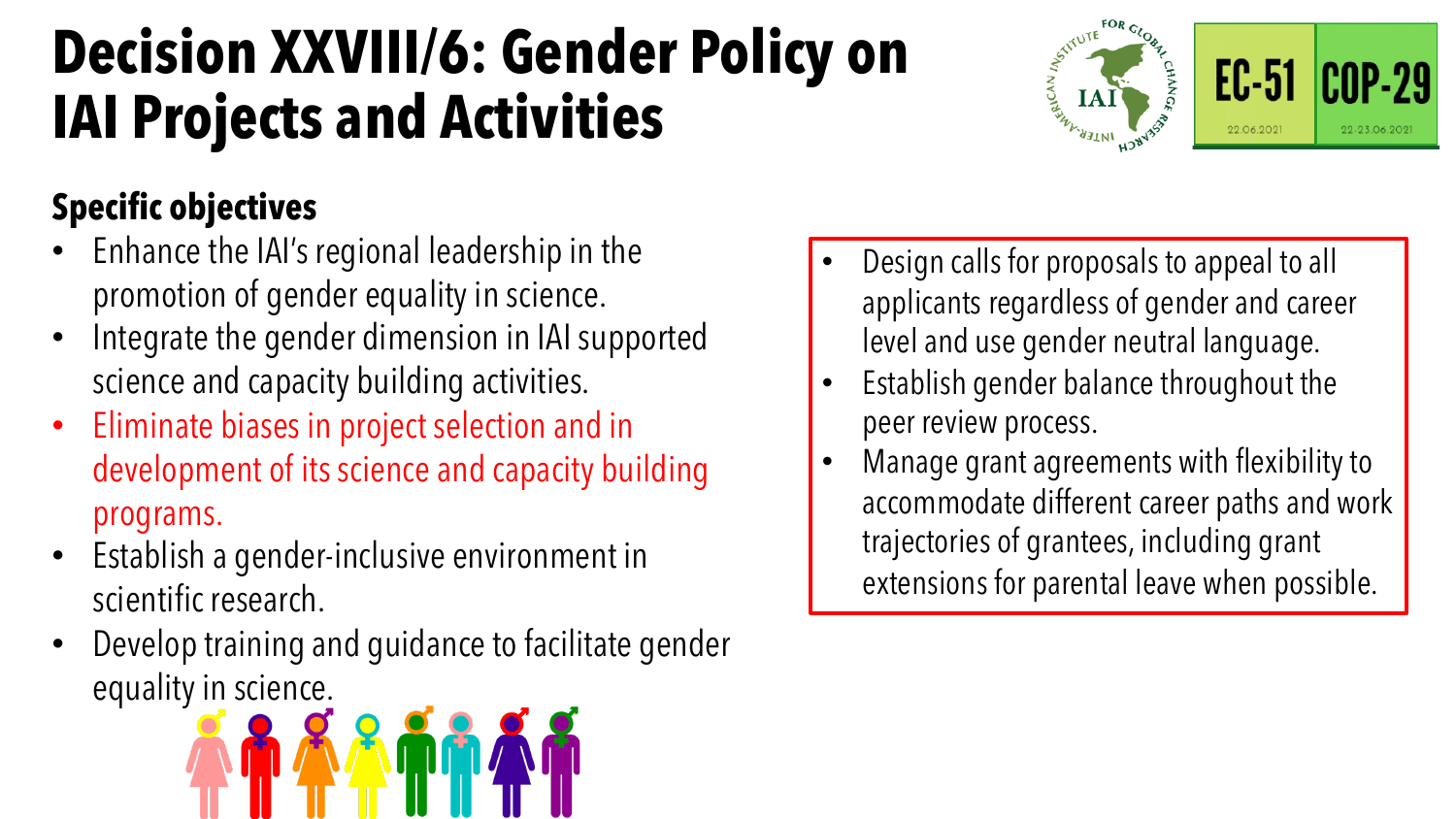



- Enhance the IAI's regional leadership in the promotion of gender equality in science.
- Integrate the gender dimension in IAI supported science and capacity building activities.
- Eliminate biases in project selection and in development of its science and capacity building programs.
- Establish a gender-inclusive environment in scientific research.
- Develop training and guidance to facilitate gender equality in science.



- Zero tolerance of bullying and sexual harassment (whistleblower policy)
- Mentorship/leadership programs for early career women scientists
- Promotion of work-life balance